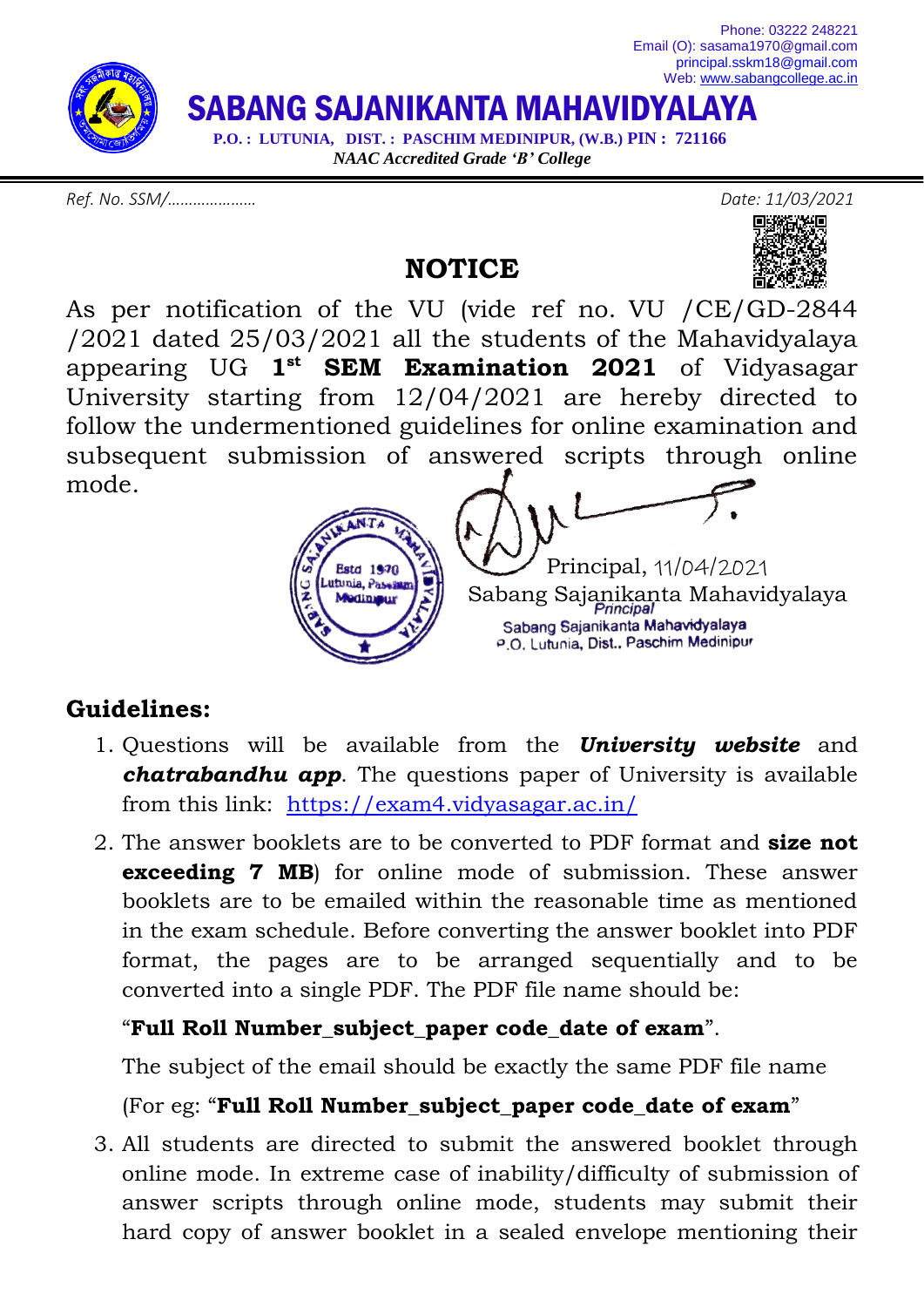Phone: 03222 248221 Email (O): sasama1970@gmail.com [principal.sskm18@gmail.com](mailto:principal.sskm18@gmail.com) Web: [www.sabangcollege.ac.in](http://www.sabangcollege.ac.in/)



SABANG SAJANIKANTA MAHAVIDYALAYA

 **P.O. : LUTUNIA, DIST. : PASCHIM MEDINIPUR, (W.B.) PIN : 721166** *NAAC Accredited Grade 'B' College*

*Ref. No. SSM/………………… Date: 11/03/2021*

**Estd 197** utunia, Pas *<u> Audinasu</u>* 

- **Roll No, Registration No./ Year, Subject, Paper/ Half, etc.** directly to their colleges Dropbox within 30 min after completion of examination. Candidate must preserve their answer booklet both in soft copy and hard copy with themselves.
- 4. For the submission of answer scripts through online mode strictly follow as per respective subject specific email as given below. *Sending answered script to any other email is liable to cancel and will not be evaluated.*
	- 1. Bengali (H): **bengh.sskm**@gmail.com
		- Bengali (P) 1st SEM: [bengp1yr.sskm@gmail.com](mailto:bengp1yr.sskm@gmail.com) 3rd SEM: [bengp2yr.sskm@gmail.com](mailto:bengp2yr.sskm@gmail.com) 5th SEM: [bengp3yr.sskm@gmail.com](mailto:bengp3yr.sskm@gmail.com)
	- 2. English (H): [english.sskm@gmail.com](mailto:english.sskm@gmail.com) English (P) 1st SEM: [engp1yr.sskm@gmail.com](mailto:engp1yr.sskm@gmail.com)
		- 3rd SEM: [engp2yr.sskm@gmail.com](mailto:engp2yr.sskm@gmail.com) 5th SEM: [engp3yr.sskm@gmail.com](mailto:engp3yr.sskm@gmail.com)
	- 3. History (ALL): [history.sskm@gmail.com](mailto:history.sskm@gmail.com)
	- 4. Geography (ALL): [geography.sskm@gmail.com](mailto:geography.sskm@gmail.com)
	- 5. Political science (ALL): [polsc.sskm@gmail.com](mailto:polsc.sskm@gmail.com)
	- 6. Education (ALL): [education.sskm@gmail.com](mailto:education.sskm@gmail.com)
	- 7. Sanskrit (ALL): [sanskrit.sskm@gmail.com](mailto:sanskrit.sskm@gmail.com)
	- 8. Philosophy (ALL): [philosophy.sskm@gmail.com](mailto:philosophy.sskm@gmail.com)
	- 9. Santali: (ALL) [santali.sskm@gmail.com](mailto:santali.sskm@gmail.com)
	- 10. Mathematics (ALL): [mathematics.sskm@gmail.com](mailto:mathematics.sskm@gmail.com)
	- 11. Economics (ALL): [economics.sskm@gmail.com](mailto:economics.sskm@gmail.com)
	- 12. Commerce (ALL): [commerce.sskm@gmail.com](mailto:commerce.sskm@gmail.com)
	- 13. Physics (ALL): [physics.sskm@gmail.com](mailto:physics.sskm@gmail.com)
	- 14. Chemistry (ALL): [chemistry.sskm@gmail.com](mailto:chemistry.sskm@gmail.com)
	- 15. Zoology (ALL): [zoology.sskm@gmail.com](mailto:zoology.sskm@gmail.com)
	- 16. Botany (ALL): **botany.sskm**@gmail.com
	- 17. Physiology (ALL): [physiologyp.sskm@gmail.com](mailto:physiologyp.sskm@gmail.com)
	- 18. Physical Education (ALL): [phyedu.sskm@gmail.com](mailto:phyedu.sskm@gmail.com)
- 5. Other instructions will remain same.